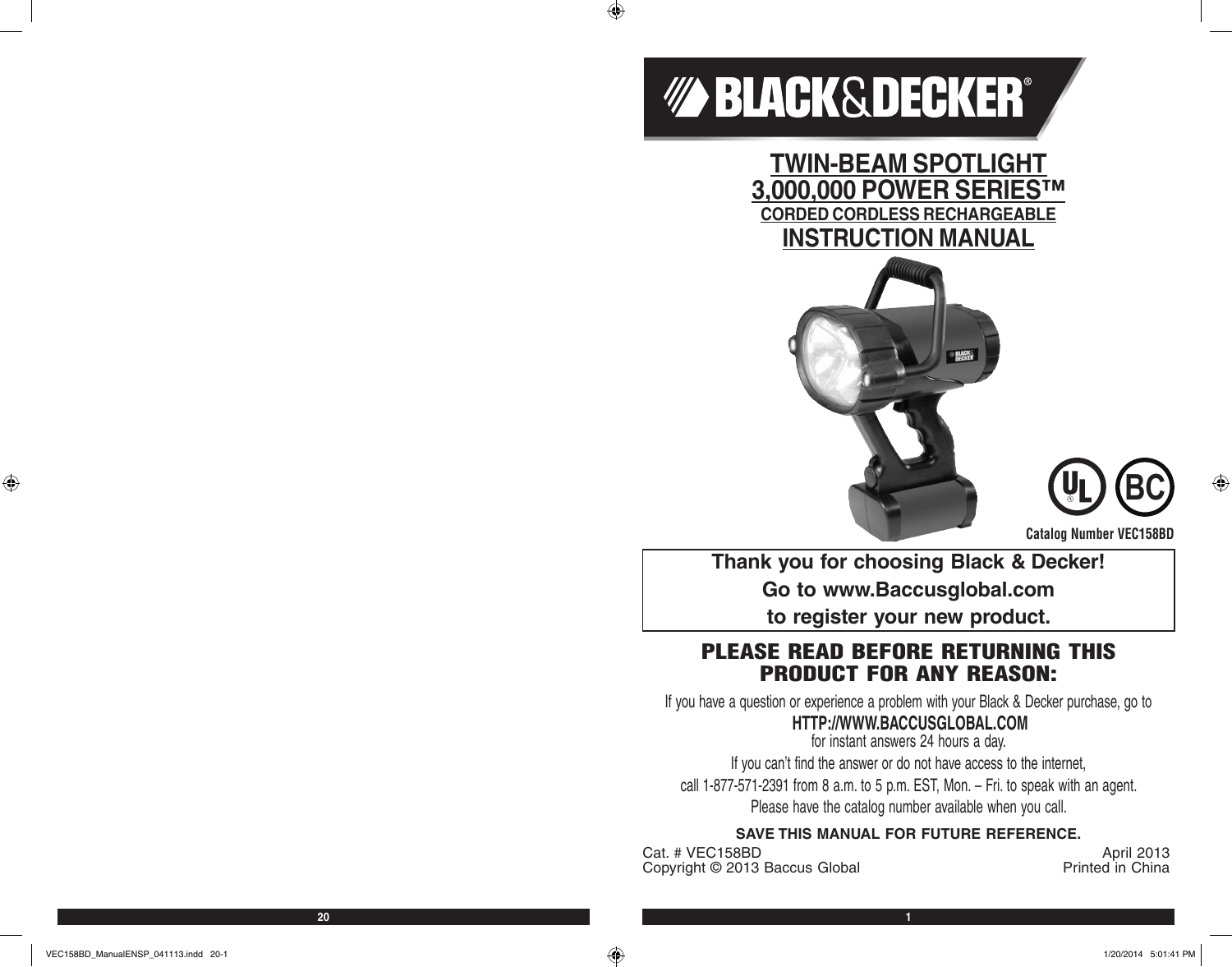This device complies with part 15 of the FCC rules. Operation is subject to the following two conditions: (1) this device may not cause harmful interference, and (2) this device must accept any interference received, including interference that may cause undesired operation.

This equipment has been tested and found to comply with the limits for a Class B digital device, pursuant to part 15 of the FCC Rules. These limits are designed to provide reasonable protection against harmful interference in a residential installation. This equipment generates, uses and can radiate radio frequency energy and, if not installed and used in accordance with the instructions, may cause harmful interference to radio communications. However, there is no guarantee that interference will not occur in a particular installation. If equipment does cause harmful interference to radio or television reception, which can be determined by turning the equipment off and on, the user is encouraged to try to correct the interference by one or more of the following measures:

Reorient or relocate the receiving antenna.

Increase the separation between equipment and receiver.

Connect the equipment into an outlet on a circuit different from that to which the receiver is connected.

Consult the dealer or an experienced radio/TV technician for help.

Changes or modifications not approved by the party responsible for compliance could void user's authority to operate the equipment.

# SAFETY GUIDELINES / DEFINITIONS

**DANGER:** Indicates an imminently hazardous situation which, if not avoided, will result in death or serious injury.

**WARNING:** Indicates a potentially hazardous situation which, if not avoided, could result in death or serious injury.

**CAUTION:** Indicates a potentially hazardous situation which, if not avoided, may result in minor or moderate injury.

**CAUTION:** Used without the safety alert symbol indicates potentially hazardous situation which, if not avoided, may result in property damage.

**RISK OF UNSAFE OPERATION.** When using tools or equipment, basic safety precautions should always be followed to reduce the risk of personal injury. Improper operation, maintenance or modification of tools or equipment could result in serious injury and property damage. There are certain applications for which tools and equipment are designed. Manufacturer strongly recommends that this product NOT be modified and/or used for any application other than for which it was designed. Read and understand all warnings and operating instructions before using any tool or equipment.

# **EXAMPLE AND SAFETY INSTRUCTIONS**<br>A WARNING: This product or its power cord contains lead, a chemical known to the State of

California to cause cancer and birth defect or other reproductive harm. Wash hands after handling.

# **GENERAL SAFETY WARNINGS AND INSTRUCTIONS**

## **READ ALL INSTRUCTIONS**

**WARNING:** Read all instructions before operating product. Failure to follow all instructions listed below may result in electric shock, fire and/or serious injury.

## **WARNING – TO REDUCE THE RISK OF FIRE, ELECTRIC SHOCK, EXPOSURE TO EXCESSIVE UV RADIATION, OR INJURY TO PERSONS:**

## • **Lighted lamp is HOT.**

⊕

- Turn off/unplug and allow to cool before replacing the Halogen bulb.
- Halogen bulb gets HOT quickly!
- Do not touch the bulb at any time when operating.
- Only contact switch/plug when turning on.
- Do not touch hot lens or enclosure.
- Do not remain in light if skin feels warm.
- Use only with a 12 volt/75 watt or smaller halogen bulb.
- When changing bulb, use a soft cloth. Oil from skin may damage bulb.
- Do not operate the spotlight with a missing or damaged lens or enclosure.

### **WARNING – WHEN USING ELECTRICAL APPLIANCES, BASIC PRECAUTIONS SHOULD ALWAYS BE FOLLOWED, INCLUDING THE FOLLOWING:**

- To reduce the risk of injury, close supervision is necessary when the spotlight is used near children.
- Use only attachments recommended or sold by the manufacturer.

## **WARNING: TO REDUCE THE RISK OF ELECTRIC SHOCK:**

- Do not put spotlight in water or other liquid. Do not place or store appliance where it can fall or be pulled into a tub or sink.
- Do not clean this appliance with a water spray or the like.
- Use only the charger supplied by the manufacturer to recharge.
- When an extension cord is used:

 $\bigcirc$ 

- The marked rating of the detachable power supply cord or extension cord should be at least as great as the electrical rating of this appliance.
- The cord should be arranged so that it will not drape over the countertop or tabletop where it can be tripped over, snagged, or pulled on unintentionally (especially by children).
- The extension cord should be kept dry and off the ground.
- Make sure your extension cord is in good condition. When using an extension cord, be sure to use one heavy enough to carry the current your product will draw. An undersized cord will cause a drop in line voltage resulting in loss of power and overheating. The following table shows the correct size to use depending on cord length and nameplate ampere rating. If in doubt, use the next heavier gage. The smaller the gage number, the heavier the cord.
- When tool is used outdoors, use only extension cords intended for use outdoors and so marked.

| <b>Volts</b>         | <b>MINIMUM GAGE FOR CORD SETS</b><br><b>Total Length of Cord in Feet</b> |                                 |                                |                                |                             |
|----------------------|--------------------------------------------------------------------------|---------------------------------|--------------------------------|--------------------------------|-----------------------------|
| 120V                 |                                                                          | $0 - 25$<br>$(0-7.6m)$          | $26 - 50$<br>$(7.6 - 15.2m)$   | $51 - 100$<br>$(15.2 - 30.4m)$ | 101-150<br>(30.4-45.7m)     |
| 240V                 |                                                                          | $0 - 50$<br>$(0-15.2m)$         | $51 - 100$<br>$(15.2 - 30.4m)$ | 101-200<br>$(30.4 - 60.9m)$    | 201-300<br>$(60.9 - 91.4m)$ |
| <b>Ampere Rating</b> |                                                                          | <b>Extension Cord Length</b>    |                                |                                |                             |
| More                 | Not more                                                                 | $0' - 25'$                      | $26' - 50'$                    | 51'-100'                       | $101' - 150'$               |
| Than                 | Than                                                                     | <b>American Wire Gage (AWG)</b> |                                |                                |                             |
| 0 -                  | 6                                                                        | 18                              | 16                             | 16                             | 14                          |
| $6 -$                | 10                                                                       | 18                              | 16                             | 14                             | 12                          |
|                      | 12                                                                       | 16                              | 16                             | 14                             | 12                          |
|                      | 16                                                                       | 14                              | 12                             |                                | Not Recommended             |

**WARNING: FIRE HAZARD:** Never contact combustible material to the lens and never tape or tie the switch in the on position.

## **CAUTION: TO REDUCE THE RISK OF INJURY OR PROPERTY DAMAGE:**

- All halogen lights give off heat:
- Do not touch lens while operating.
- Keep combustibles away from spotlight lens. Extreme heat can cause fires.
- Never place the light face down on any surface when lit, charging or not in use. Never store the light face down on any surface.
- Never look directly into the light or shine the light into another person's eyes.
- Keep sharp objects away from lens it is glass and can break.
- Do not immerse spotlight in water.
- Do not expose this unit to extremely high temperatures.
- Do not drop or throw spotlight. It contains glass and a sealed lead acid battery.
- Use only with AC charger or DC power/charging cord provided with unit. Plug in the charging cord at the spotlight first, then plug into the charging source.

• **Do not overcharge:**

**2 3**

- AC recharge up to 30 hours maximum.
- DC recharge up to 4 hours maximum.
- **NEVER ATTEMPT TO USE THE AC CHARGER AND DC CHARGING PORT SIMULTANEOUSLY.**
- After charging/recharging, disconnect power/charging cord or extension cord and wait 5 minutes before use.

⊕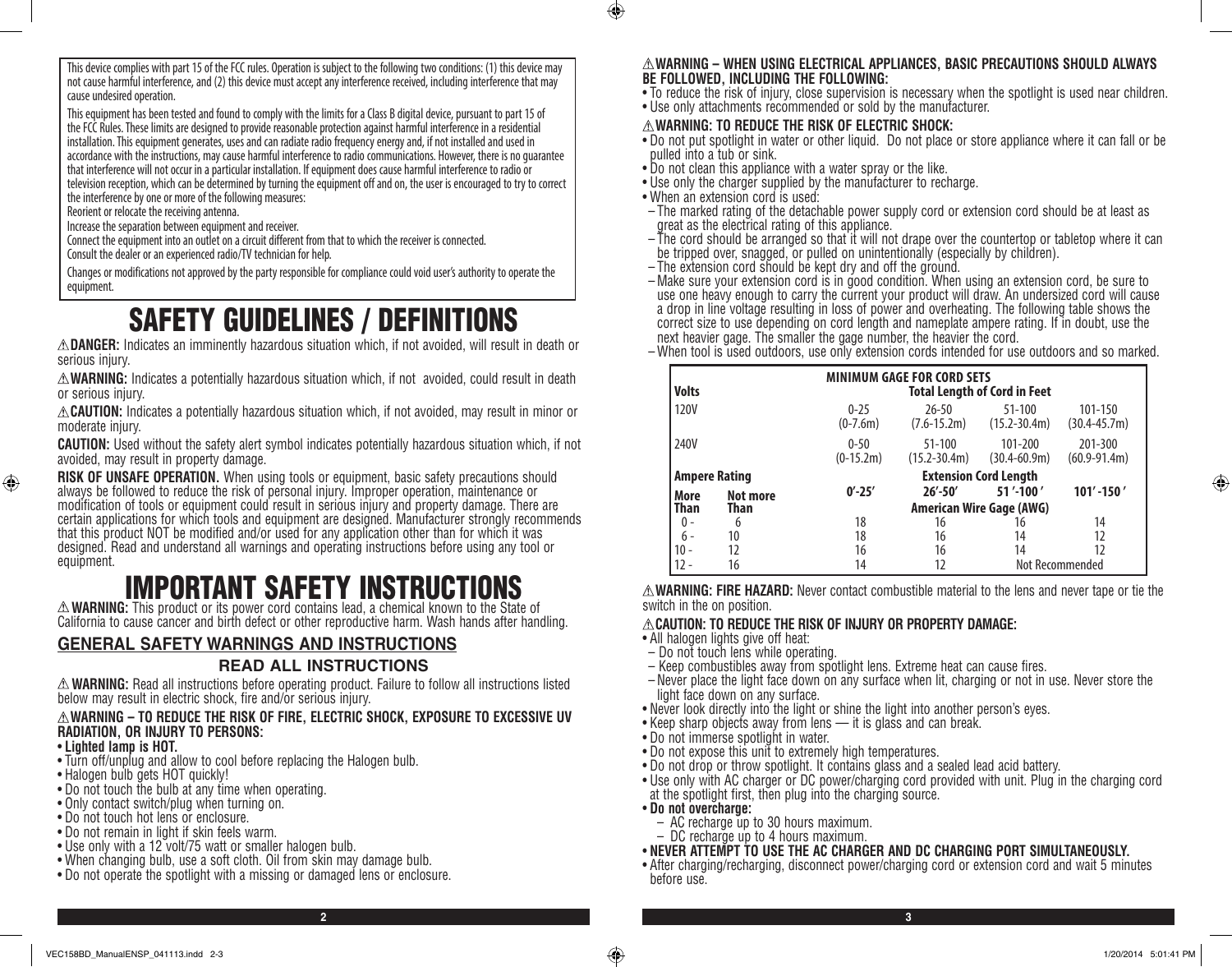- Do not crush, cut, pull or expose power/charging cord to extreme heat.
- Position power/charging cords so they do not become entangled or become a safety hazard. Keep power/charging cords away from sharp edges.
- Use in a dry location only.
- Except for the bulb, there are no user-serviceable parts inside. Do not attempt to disassemble any other parts of the unit.
- To reduce risk of damage to electric plug and cord, pull by plug rather than cord when disconnecting.
- Do not attempt to charge the unit if the 120 volt AC charger plug is damaged return the unit to manufacturer for repair.

# SAVE THESE INSTRUCTIONS

# **INTRODUCTION**

Thank you for choosing the *Black & Decker® 3,000,000 Power Series™ Twin¬Beam Spotlight.*  Please read this guide carefully before use to ensure optimum performance and to avoid damage to the unit.

# **FEATURES**

⊕

- Two powerful, focused, replaceable quartz halogen bulbs
- Two magnified LED Area Lights
- Three¬position Light Mode Switch selects single Spotlight, dual Spotlight or LED Area Lights
- Spotlight ON/OFF Trigger with Trigger Guard
- 12 Volt DC Accessory Outlet
- Protective rubber safety guard (bezel) around lens
- Rubber safety cap protects battery compartment
- Comfortable pistol grip handle
- Battery Status LED Indicator displays battery charge level while charging, or whenever Battery Status Pushbutton is pressed
- UL listed, built¬in 120 Volt AC Charger
- 12 Volt DC Charging/Power Adapter included
- Rechargeable, non¬spillable, sealed lead acid battery



# **CHARGING/RECHARGING THE LIGHT**

This unit is shipped in a partially charged state. Charge unit after purchase and BEFORE first use using the 120 volt AC charger until the green Battery Status LED Indicator LED lights (approximately 20-30 hours). DO NOT CHARGE FOR LONGER THAN 30 HOURS. Charge after each use.

**IMPORTANT: When the unit is not in use, we recommend that the battery is charged at least every 30 days. Failure to keep the battery charged will cause permanent damage and result in poor performance.**

**CAUTION: TO REDUCE THE RISK OF PROPERTY DAMAGE:** Never place the light face down on any surface when charging.

To check the battery charge status at any time, press the Battery Status Pushbutton. The LED Indicators display the level of charge. Three red LEDs indicate a high level of charge; two, a medium level; and one red LED indicates that the unit should be charged soon.) The green LED lights to show a fully charged unit.

## **Charging/Recharging Using the 120 Volt AC Charger and a Standard Household Extension Cord (not included)**

- Turn OFF the Area Lights and Spotlight (Light Mode Switch is not set to "AREA" and the Trigger is not depressed). Disconnect any 12 volt DC appliances from the 12 Volt DC Accessory Outlet.
- Plug a standard North American 120 volt AC extension cord into the 120 Volt AC Charger on the back of the unit.

⊕

**4 5**

 $\bigoplus$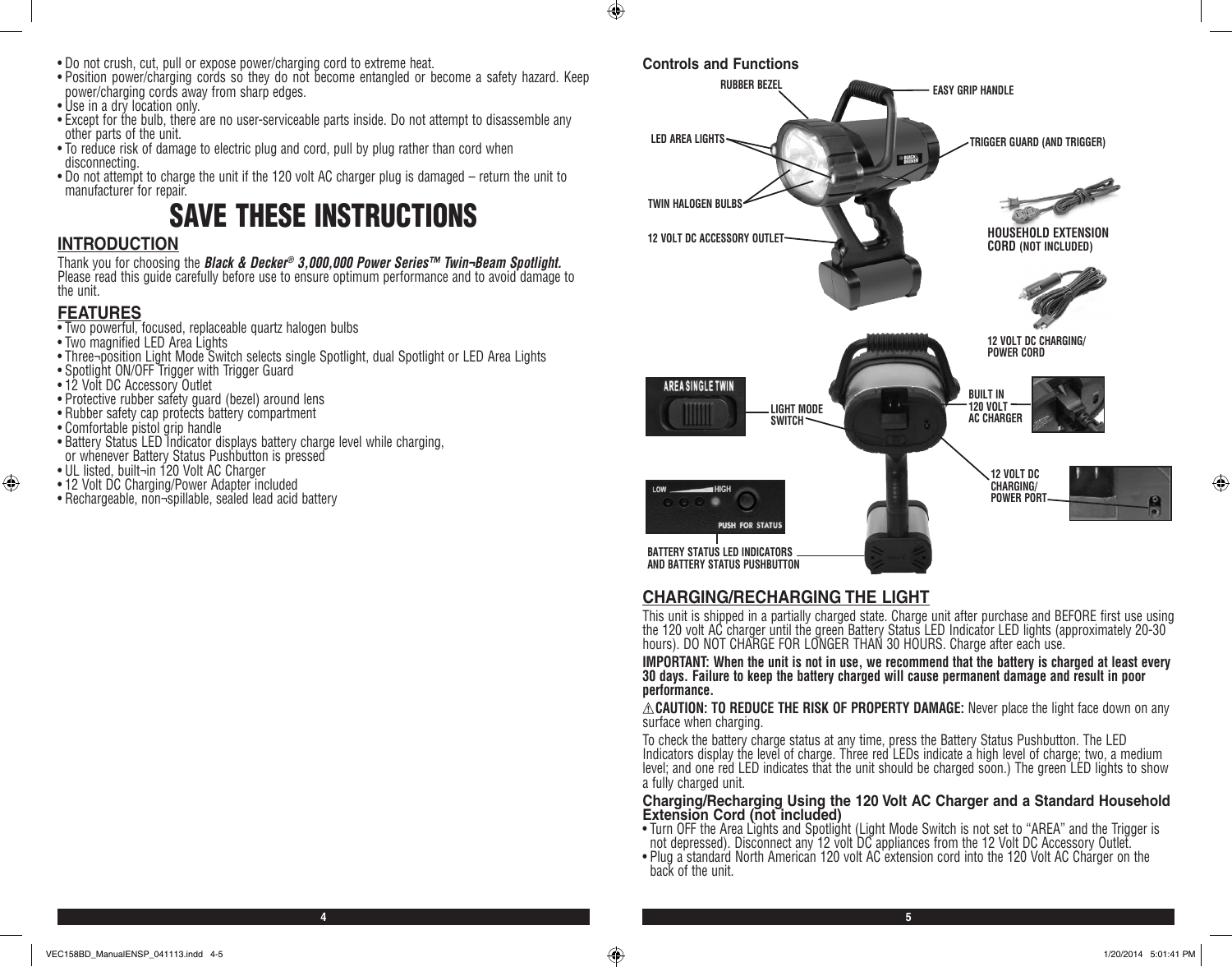- Charge until the Battery Status LED Indicator green LED lights or flashes (approximately 20¬30 hours). DO NOT CHARGE FOR LONGER THAN 30 HOURS USING THIS METHOD.
- Once recharging is completed, disconnect the adapter from the external charging source.
- After AC recharging, wait 5 minutes before using the Spotlight.

## **CAUTION: TO REDUCE THE RISK OF PROPERTY DAMAGE:**

Do not turn on any lights or operate any appliances through the Spotlight's DC Accessory Outlet when using the 120 Volt AC Charger.

## **Charging/Recharging Using the 12 Volt DC Power/Charging Cord**

Make sure the DC source (jump¬starter, battery pack, vehicle accessory outlet, etc.) is 12 volt DC and is able to supply at least one half amp at 12 volt DC for 8 hours. This means a battery pack should be charged with at least 4 amp hours capacity.

The *VEC158BD* can be simultaneously charged and operated from a 12 volt DC source. Make sure the 12 volt DC source can supply minimum 15 amps of current if the Spotlight is to be operated while the batteries are being charged.

- Insert the 12 volt DC plug end of the 12 Volt DC Charging/Power Adapter into the accessory outlet of your vehicle or other 12 volt DC power source.
- Plug the dual pin tip end into the 12 Volt DC Charging/Power Port on the back of the unit.
- Charge until the Battery Status LED Indicator green LED lights or flashes when the Battery Status Display pushbutton is pressed (approximately 3-4 hours). DO NOT CHARGE FOR LONGER THAN 4 HOURS USING THIS METHOD.
- **Note:** When using a vehicle's 12 volt DC accessory outlet as a charging source, be aware that some vehicles require you to turn on the ignition to power the accessory outlet

### **WARNING: NEVER ATTEMPT TO USE THE AC CHARGER AND DC POWER/CHARGING PORT SIMULTANEOUSLY.**

## **OPERATING INSTRUCTIONS**

**IMPORTANT:** The spotlight will NOT operate while charging using the 120 volt AC method. The spotlight can be operated in corded mode with the 12 Volt DC Power/Charging Cord plugged into the 12 Volt DC Power/Charging Port.

## **Operating the Spotlight and LED Area Lights**

To use the lights, first set the Light Mode Switch to the desired operation – "SINGLE" Spotlight beam, "TWIN" Spotlight beam or "AREA" for LED Area Lights.

## TO OPERATE THE SPOTLIGHT

- 1.Slide the switch to select SINGLE or TWIN beam.
- 2. Flip up the Trigger Guard (see the "Controls and Functions" section).
- 3.Squeeze the Trigger.

⊕

4. To turn the Spotlight OFF, release the Trigger.

TO OPERATE THE LED AREA LIGHTS

1.Slide the switch to select AREA.

2. To turn the LED Area Lights OFF, slide the switch to any other setting.

## **Using the 12 Volt DC Accessory Outlet**

Flip up the cover on the 12 Volt DC Accessory Outlet just above the base on the front of the unit. Insert the appliance's DC plug and operate as usual. DO NOT EXCEED A 5 AMP LOAD.

**Note:** Do not operate the 12 Volt DC Accessory Outlet while charging/recharging using the 120 Volt AC Charger.

# **CARE AND MAINTENANCE**

All batteries lose charge with time, especially when they are warm. Recharge the unit every 30 days when not in frequent use, preferably using the 120 volt AC method.

Never submerge the unit in water. If the unit gets dirty, gently clean the outer surfaces of the spotlight unit with a soft cloth moistened with a mild solution of water and detergent.

The quartz halogen bulb is the only user-replaceable part in the Spotlight. Periodically inspect the condition of cords, connectors and wires. Contact Technical Support toll-free at 1-877-571-2391 to replace any components that have become worn or broken.

## **Spotlight Bulb Replacement**

 $\bigoplus$ 

**IMPORTANT:** Before proceeding with bulb replacement, check the filament to determine if the bulb needs to be replaced.

To replace either or both H3 type 12 volt 75 watt bulbs, you will need a small Phillips type screwdriver and a replacement bulb (or bulbs). During installation, avoid touching the glass part of the bulb. Bulb life may be shortened by installing a bulb with dirt or fingerprints on it. The bulb can be wiped clean with a cloth moistened with alcohol.



- 1. Disconnect the unit from any charging adapters.
- 2. Push the rubber bezel forward toward the front of the spotlight to reveal two small Phillips screws in the retaining ring.
- 3. Using the screwdriver, remove (counterclockwise) the two screws. Set them aside.
- 4. Lift off the retaining ring, glass lens and rubber "O" ring and set them aside.
- 5. Carefully remove the reflector and bulb assembly.
- 6. Disconnect the bulb wire from the red power wire.
- 7. Unsnap the hairpin retaining wires from the reflector's flange.
- 8. Using the screwdriver, loosen the retaining screw to remove the bulb from the reflector (no need to completely remove this screw).
- 9. Lift out the bulb and detach wire.
- 10. Insert the replacement bulb into the reflector's flange.
- 11. Put back and secure the hairpin retaining wires.
- 12. Connect the bulb power wire to the red power wire.
- 13. Tighten the retaining screw on the flange.
- 14. Place the reflector in position in the body of the spotlight.
- 15. Replace the rubber "O" ring in the groove around the perimeter of the reflector.
- 16. Replace glass and retaining ring so the screw holes are aligned.
- 17. Secure retaining ring with two screws.
- 18. Replace rubber bezel.

**6 7**

- 19. Operate switch to ensure proper operation of spotlight.
- **WARNING: To reduce the risk of electric shock, replace bulb with 12 volt H3 75 watt only.**

⊕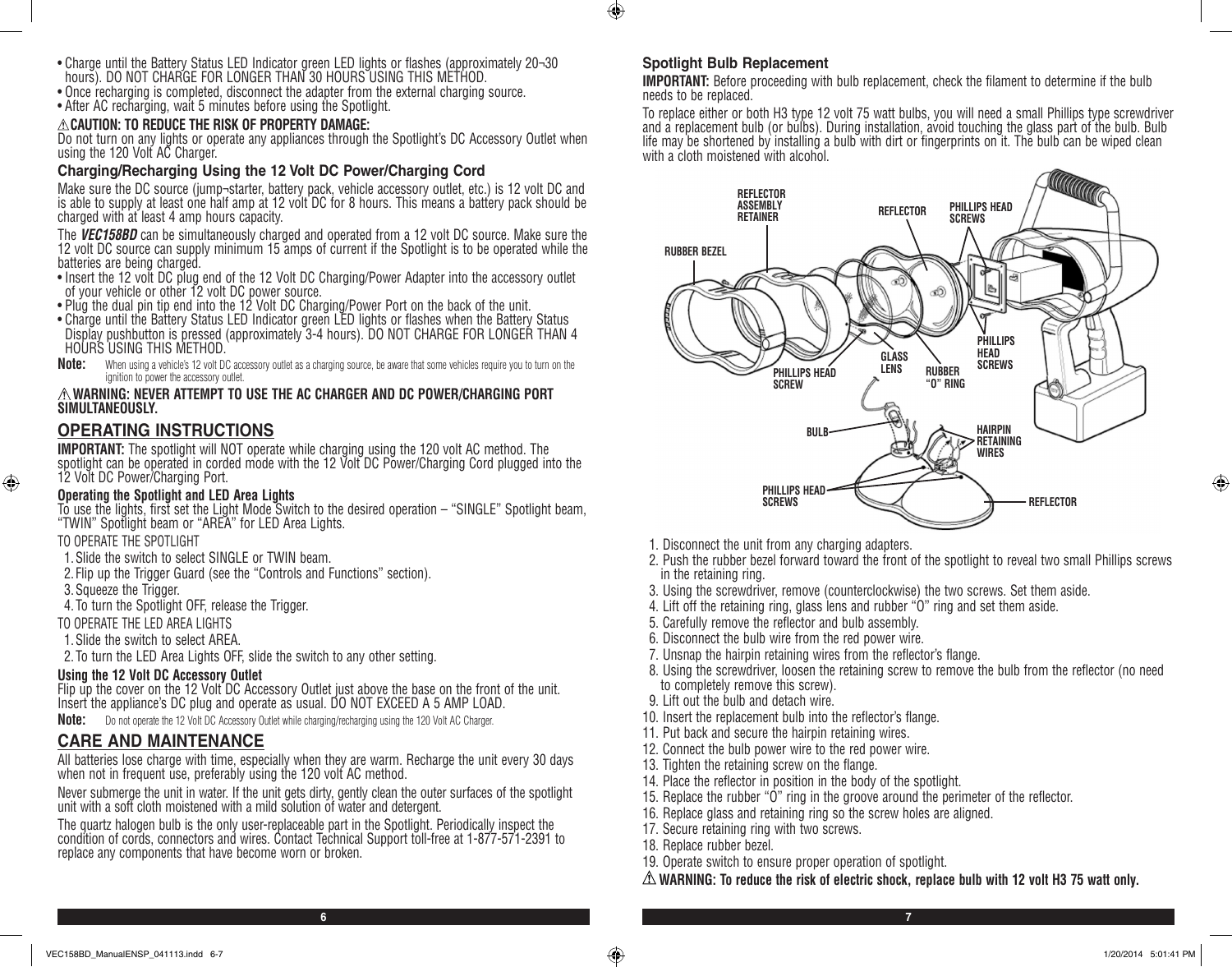## **12 Volt DC Power/Charging Cord Plug Fuse Replacement**

The fuse in the plug end of the 12 Volt DC Power/Charging Cord protects the cord's charging circuit. If the 120 Volt AC Charger operates, but the DC Power/Charging Cord does not, then this fuse may be opened (blown).

To replace the fuse:

- 1. Unscrew the end cap of the DC plug (counterclockwise).
- 2. Remove spring center contact and fuse.
- 3. Check fuse with a continuity checker.
- 4. If blown, locate a replacement 8 amp/250 volt fuse.
- 5. Replace the fuse, spring, contact and end cap.
- 6. Screw end cap clockwise until it is finger tight DO NOT OVER-TIGHTEN.
- 7. Test for proper operation of the 12 Volt DC Power/Charging Cord.

### **Battery replacement/disposal**

#### BATTERY REPLACEMENT

The battery should last the service life of the unit. Service life is dependent on a number of factors including but not limited to the number of recharge cycles, and proper care and maintenance of the battery by the end user. Contact manufacturer for any information you may need.

#### SAFE BATTERY DISPOSAL

Contains a maintenance-free, sealed, non-spillable, lead acid battery, which must be disposed of properly. Recycling is required. Failure to comply with local, state and federal regulations can result in fines, or imprisonment. Contact your local waste management authority to dispose of this product.



## **WARNINGS:**

⊕

• Do not dispose of the battery in fire as this may result in an explosion.

- Before disposing of the battery, protect exposed terminals with heavy-duty electrical tape to prevent shorting (shorting can result in injury or fire).
- Do not expose battery to fire or intense heat as it may explode.

# **TROUBLESHOOTING**

| <b>Problem</b>                                               | <b>Recommendation</b>                                                                                                                                                                                                                                                                                                                                                                                                                                                                                                            |  |  |
|--------------------------------------------------------------|----------------------------------------------------------------------------------------------------------------------------------------------------------------------------------------------------------------------------------------------------------------------------------------------------------------------------------------------------------------------------------------------------------------------------------------------------------------------------------------------------------------------------------|--|--|
| <b>Charging Issues</b>                                       |                                                                                                                                                                                                                                                                                                                                                                                                                                                                                                                                  |  |  |
| No battery status indicator<br>LEDs light when charging.     | 1. Check connection to the 120 Volt AC Charger.<br>2. Check connection to AC power source.<br>3. Confirm there is a functioning AC current.<br>4. The battery status indicator LEDs do not light when using the 12 Volt<br>DC charging method.                                                                                                                                                                                                                                                                                   |  |  |
| <b>Operating Issues</b>                                      |                                                                                                                                                                                                                                                                                                                                                                                                                                                                                                                                  |  |  |
| The Area Light is<br>operating, but the<br>Spotlight is not. | SINGLE or TWIN must be selected on the Light Mode Switch and the<br>Trigger depressed to operate the Spotlight.<br>The Spotlight will not operate while charging using the 120 volt AC<br>method. Be sure all extension cords are disconnected from the AC<br>charger before Spotlight use. (The Spotlight can be operated while charging using the 12 volt DC method.)<br>If you suspect the bulb is blown, check the filament. If the filament is<br>coiled and unbroken, the bulb is not blown. If bulb is blown, replace it. |  |  |
| None of the lights are<br>operating.                         | The battery may be completely discharged. Charge the unit following the<br>directions in this manual.<br>If the Spotlight does not operate after recharging as directed, contact<br>Technical Support toll-free at 1-877-571-2391.                                                                                                                                                                                                                                                                                               |  |  |

# **ACCESSORIES**

 $\bigoplus$ 

Recommended accessories for use with this unit may be available from the manufacturer. If you need assistance regarding accessories, please contact manufacturer at 1-877-571-2391.

**WARNING:** The use of any accessory not recommended for use with this unit could be hazardous.

## **SERVICE INFORMATION**

Whether you need technical advice, repair, or genuine factory replacement parts, contact the manufacturer at 1-877-571-2391.

## **FULL ONE-YEAR WARRANTY**

The manufacturer warrants this product against defects in materials and workmanship for a period of ONE (1) YEAR from the date of retail purchase by the original end-user purchaser ("Warranty Period").

If there is a defect and a valid claim is received within the Warranty Period, the defective product can be replaced or repaired in the following ways: (1) Return the product to the manufacturer for repair or replacement at manufacturer's option. Proof of purchase may be required by manufacturer. (2) Return the product to the retailer where product was purchased for an exchange (provided that the store is a participating retailer). Returns to retailer should be made within the time period of the retailer's return policy for exchanges only (usually 30 to 90 days after the sale). Proof of purchase may be required. Please check with the retailer for their specific return policy regarding returns that are beyond the time set for exchanges.

This warranty does not apply to accessories, bulbs, fuses and batteries; defects resulting from normal wear and tear, accidents; damages sustained during shipping; alterations; unauthorized use or repair; neglect, misuse, abuse; and failure to follow instructions for care and maintenance for the product.

This warranty gives you, the original retail purchaser, specific legal rights and you may have other rights which vary from state to state or province to province. This product is not intended for commercial use.

Please complete the Product Registration Card and return within 30 days from purchase of the product to: Baccus Global LLC, 595 S. Federal Highway, Suite 210, Boca Raton, FL 33432. **Baccus Global LLC, toll-free number: (877) 571-2391.** 

**FREE WARNING LABEL REPLACEMENT:** If your warning labels become illegible or are missing, call 1-877-571-2391 for a free replacement.

## **SPECIFICATIONS**

| Spotlight Bulb: | Dual 12 volt, H3 series, 75 watt        |
|-----------------|-----------------------------------------|
| Batterv:        | Two maintenance-free, sealed lead acid, |
|                 | 6 volt. 6.0 amp hour                    |
| AC Charger:     | UL Listed, Class 2, 12 volt DC (500 mA) |
| DC Plug Fuse:   | 8A/250 V                                |
|                 |                                         |

Imported by Baccus Global, 595 S. Federal Highway, Suite 210, Boca Raton, FL 33432 www.Baccusglobal.com 1-877-571-2391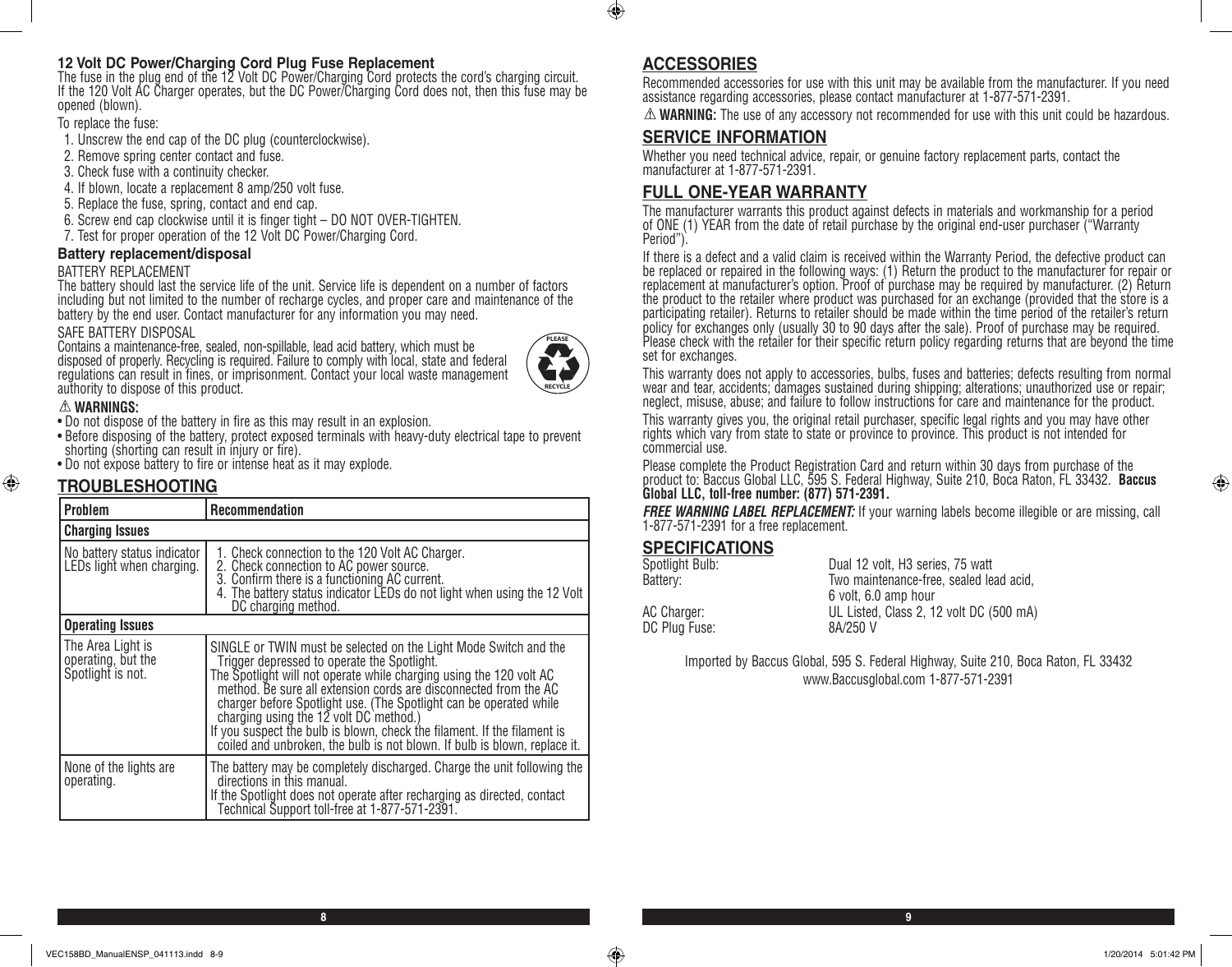# *MA BLACK&DECKER®*

# **REFLECTOR CON DOBLE RAYO DE LUZ 3,000,000 POWER SERIES™ CON LA CUERDA SIN LA CUERDA RECARGABLE MANUAL DE LA INSTRUCCIÓN**





 $\bigcirc$ 

**Número de catálogo VEC158BD**

**¡Gracias por elegir Black & Decker! Visite www.Baccusglobal.com para registrar su nuevo producto.**

# LEA EL MANUAL ANTES DE DEVOLVER ESTE PRODUCTO POR CUALQUIER MOTIVO:

Si tiene una consulta o algún inconveniente con su producto Black & Decker, visite **HTTP://WWW.BACCUSGLOBAL.COM**

para obtener respuestas instantáneas las 24 horas del día. Si no encuentra la respuesta o no tiene acceso al Internet, llame al 1-877-571-2391 de Lunes a Viernes de 8 a.m. a 5 p.m. hora del Este para hablar con un agente. Cuando llame, tenga a mano el número de catálogo.

# **CONSERVE ESTE MANUAL PARA FUTURAS CONSULTAS.**

N<sup>º</sup> de Catálogo: VEC158BD<br>Derechos Reservados © 2013 Baccus Global *Abril* 2013 Derechos Reservados © 2013 Baccus Global

Este dispositivo cumple con la parte 15 de las normas de la Comisión Federal de Comunicaciones de Estados Unidos (FCC). La operación está sujeta a las dos condiciones siguientes: (1) este dispositivo no puede causar interferencia perjudicial y (2) este mecanismo debe aceptar cualquier interferencia recibida, incluida la in-terferencia que puede provocar una operación no deseada.

Este equipo ha sido probado y se encontró que cumple con los límites para dispositivo digital Clase B, según la parte 15 de las normas de la FCC. Estos límites están diseñados para brindar protección razonable contra interferencia perjudicial en una instalación residencial. Este equipo genera, usa y puede irradiar energía en frecuencia de radio y, si no se instala y se usa de acuerdo con las instrucciones, puede provocar interferencia perjudicial en las comunicaciones de radio. Sin embargo, no hay garantía de que la interferencia no ocurra en una instalación en particular. Si el equipo provoca interferencia perjudicial en la recepción de radio o televisión, lo que se puede determinar al apagar y encender el equipo, el usuario debe tratar de corregir la interferencia mediante una o más de las siguientes medidas:

Cambiar la orientación o la ubicación de la antena de recepción.

Aumentar la separación entre el equipo y el receptor.

Conectar el equipo a un tomacorriente sobre un circuito diferente de aquel al que está conectado el receptor. Consultar al vendedor o pedir la ayuda de un técnico en radio y televisión con experiencia.

Los cambios o las modificaciones no aprobados por el partido responsable de conformidad podían anular la autoridad del usuario para funcionar el equipo.

# NORMAS DE SEGURIDAD / DEFINICIONES **PELIGRO:** Indica una situación de peligro inminente que, si no se evita, provocará la muerte o

lesiones graves.

**ADVERTENCIA:** Indica una situación de peligro inminente que, si no se evita, provocará la muerte o lesiones graves.

**PRECAUCIÓN:** Indica una situación de peligro potencial que, si no se evita, puede provocar lesiones leves o moderadas.

**PRECAUCIÓN:** Utilizado sin el símbolo de alerta de seguridad indica una situación de peligro potencial que, si no se evita, puede provocar daños a la propiedad.

**RIESGO DE OPERACION INSEGURA.** Cuando se utilizan herramientas o equipos, siempre se deben<br>respetar las precauciones de seguridad para reducir el riesgo de lesiones personales. La operación, el mantenimiento o la modificación incorrectos de herramientas o equipos pueden provocar lesiones graves y daños a la propiedad. Las herramientas y los equipos están diseñados para usos determinados. Fabricante recomienda encarecidamente que NO se modifique este producto y que NO se utilice para ningún otro uso que aquél para el que fue diseñado. Lea y comprenda todas las instrucciones operativas y las advertencias antes de utilizar cualquier herramienta o equipo.

# INSTRUCCIONES IMPORTANTES DE SEGURIDAD

**ADVERTENCIA:** Este producto o su cable de alimentación contiene plomo, una sustancia química reconocida por el Estado de California como causante de cáncer, defectos de nacimiento u otros problemas reproductivos. Lávese las manos después de utilizarlo.

• **Esta unidad fue diseñada para el uso domestico.**

## **INSTRUCCIONES Y ADVERTENCIAS DE SEGURIDAD GENERALES LEA TODAS LAS INSTRUCCIONES**

**ADVERTENCIA:** Lea todas las instrucciones antes de hacer funcionar el producto. El incumplimiento de todas las instrucciones enumeradas a continuación puede provocar una descarga eléctrica, un incendio o lgraves.

## **ADVERTENCIA - REDUCIR EL RIESGO DE FUEGO, DE DESCARGA ELÉCTRICA, DE EXPOSICIÓN A LA RADIACIÓN ULTRAVIOLETA EXCESIVA, O DE LESIÓN A LAS PERSONAS:**

- **El reflector encendido se calienta.**
- Apague/desenchufe y permita refrescarse antes de substituir el bulbo de halógeno.
- ¡El bulbo de halógeno consigue CALIENTE rápidamente!
- No toque el bulbo en cualquier momento al funcionar.
- Entre en contacto con solamente el interruptor/el enchufe al girarse.
- No toque la lente caliente o el recinto.

⊕

⊕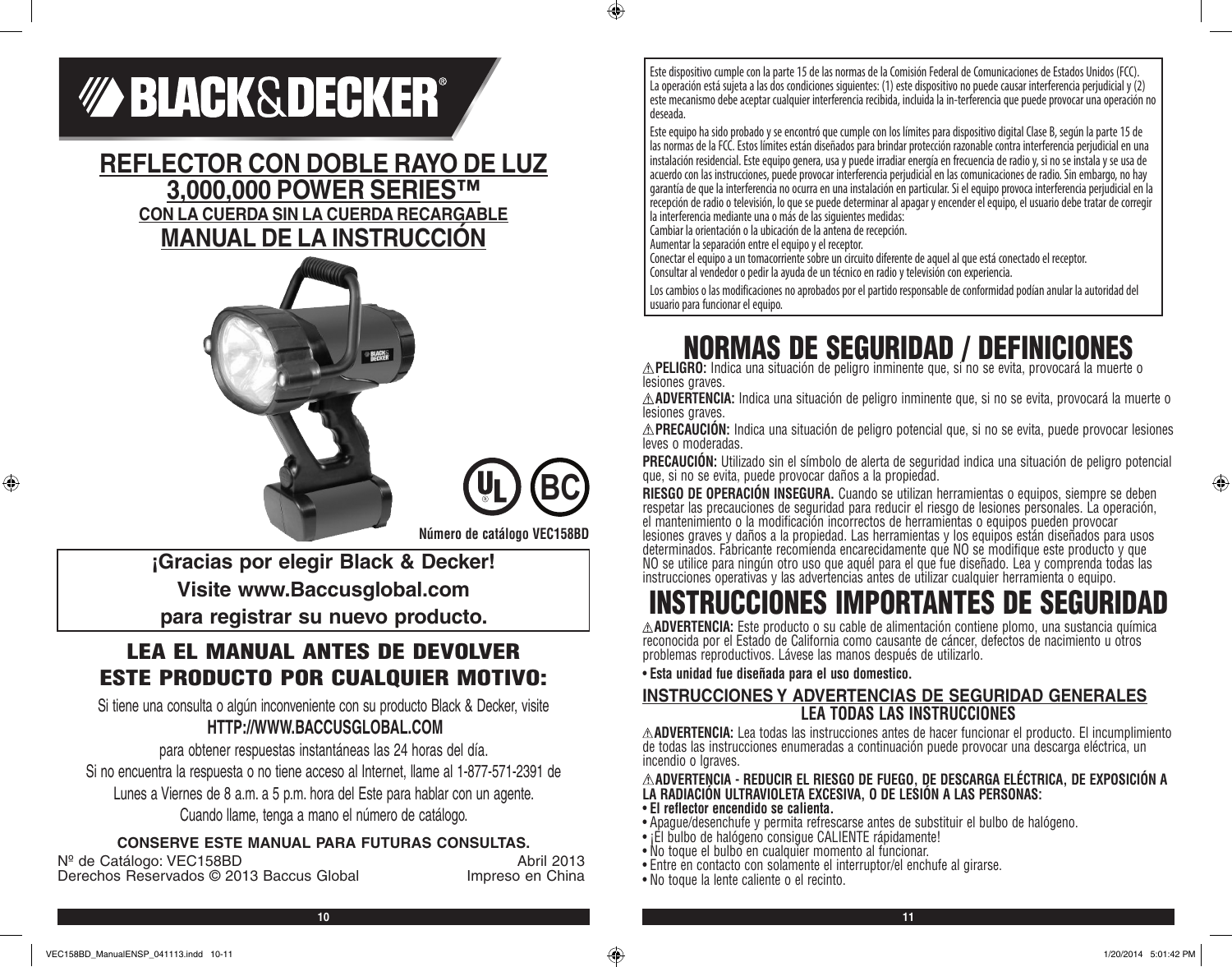- No siga siendo en luz si la piel siente caliente.
- Utilice solamente con 12 voltios/75 vatios o un bulbo de halógeno más pequeño.
- Al cambiar el bulbo, utilice un paño suave. El aceite de la piel puede dañar el bulbo.
- No funcione el proyector con desaparecidos o una lente dañada o un recinto.

### **ADVERTENCIA – AL USAR APLICACIONES ELÉCTRICAS, LAS PRECAUCIONES DEL BASIC SE DEBEN SEGUIR SIEMPRE, INCLUYENDO EL SIGUIENTE:**

- Reducir el riesgo de lesión, la supervisión cercana es necesaria cuando una aplicación se utiliza cerca de niños.
- Utilice solamente los accesorios recomendados o vendidos por el fabricante.

## **ADVERTENCIA: PARA REDUCIR EL RIESGO DE DESCARGA ELÉCTRICA:**

- No ponga el proyector en el agua o el otro líquido. No coloque ni almacene la aplicación donde puede bajar o ser tirado en una tina o un fregadero.
- No limpie el linterna con una aspersión de agua o similares.
- Utilice solamente el cargador provisto por el fabricante a la recarga.
- Cuando un cable de extensión es utilizada:

⊕

- El grado marcado de la cuerda desmontable de la fuente de alimentación o de la cuerda de la extensión debe ser por lo menos tan grande como el grado eléctrico de esta aplicación.
- La cuerda debe ser arreglada de modo que no cubra sobre el countertop o el tablero de la mesa donde puede ser disparada encima, snagged, o tiró en inintencionalmente (especialmente por los niños).
- $-$  La cuerda de la extensión se debe mantener seca y de la tierra.
- Asegúrese de que el cable prolongador esté en buenas condiciones. Cuando utilice un cable prolongador, asegúrese de que tenga la capacidad para conducir la corriente que su producto exige. Un cable de menor capacidad provocará una disminución en el voltaje de la línea, lo cual producirá una pérdida de potencia y sobrecalentamiento. La siguiente tabla muestra la medida correcta que debe utilizar según la longitud del cable y la capacidad nominal en amperios indicada en la placa. En caso de duda, utilice el calibre inmediatamente superior. Cuanto menor es el número de calibre, más grueso es el cable.
- Cuando utilice la herramienta al aire libre, utilice solamente cables prolongadores diseñados para su uso al aire libre o marcados como tales.

| <b>Voltios</b>              | <b>CALIBRE MÍNIMO PARA LOS JUEGOS DE CABLES</b><br>Largo total del cable en pies |                                              |                                |                                |                             |
|-----------------------------|----------------------------------------------------------------------------------|----------------------------------------------|--------------------------------|--------------------------------|-----------------------------|
| 120V                        |                                                                                  | $0 - 25$<br>$(0-7.6m)$                       | $26 - 50$<br>$(7.6 - 15.2m)$   | $51 - 100$<br>$(15.2 - 30.4m)$ | 101-150<br>$(30.4 - 45.7m)$ |
| 240V                        |                                                                                  | $0 - 50$<br>$(0-15.2m)$                      | $51 - 100$<br>$(15.2 - 30.4m)$ | 101-200<br>$(30.4 - 60.9m)$    | 201-300<br>$(60.9 - 91.4m)$ |
| Grado del amperio           |                                                                                  | Longitud de la cable prolongador             |                                |                                |                             |
| Más<br>No más<br>que<br>que |                                                                                  | $0' - 25'$                                   | $26' - 50'$                    | 51'-100'                       | $101' - 150'$               |
|                             |                                                                                  | <b>Calibrador de alambre Americano (AWG)</b> |                                |                                |                             |
| 0 -                         | 6                                                                                | 18                                           | 16                             | 16                             | 14                          |
| $6 -$                       | 10                                                                               | 18                                           | 16                             | 14                             | 12                          |
| $10 -$                      | 12                                                                               | 16                                           | 16                             | 14                             | 12                          |
|                             | 16                                                                               | 14                                           | 12                             |                                | No recomendado              |

**ADVERTENCIA: RIESGO DE INCENDIO:** Nunca entre en contacto con el material combustible a la lente y nunca grabe o ate el interruptor en la posición de trabajo.

## **PRECAUCIÓN: PARA REDUCIR EL RIESGO DE LESIONES O DAÑOS A LA PROPIEDAD:**

- Todas las luces halógenas emiten calor.
- No toque la lente mientras la unidad esté en uso.
- Mantenga cualquier combustible lejos dla lente del reflector. El calor extremo puede ocasionar incendios.
- Nunca coloque la luz encendida hacia abajo en cualquier superficie, cargando o si no está en uso. Nunca almacene la luz hacia abajo sobre cualquier superficie.
- Nunca mire directamente a la luz ni la apunte directamente a los ojos de otra persona.
- Mantenga los objetos afilados lejos dla lente del reflector el vidrio puede romperse.
- No sumerja el reflector en agua.
- No exponga esta unidad extremadamente a las temperaturas altas.
- No tire ni deje caer el reflector. Contiene vidrio y una batería sellada con ácido de plomo.
- Use sólo los cuerdaes CA o CC que vienen con esta unidad. Primero, conecte el cuerda de carga al reflector y después conéctelo a la fuente de carga.
- **No sobrecargue:**

 $\bigoplus$ 

- Recarga de CA de 30 horas como máximo.
- Recarga de CC de 4 horas como máximo.
- **NUNCA TRATE DE USAR EL CARGADOR DE CA Y EL PUERTO DE RECARGA CC A LA VEZ.**
- Después de cargar/recargar, desconecte el cuerda de poder/de carga o extensión eléctrica y espere 5 minutos antes usar el reflector.
- No aplaste, corte, hale o exponga los cables del cuerda de poder/de carga al calor extremo.
- Coloque los cables del cuerda de poder/de carga de manera que no se enreden o se conviertan en un peligro de seguridad. Mantenga los cables del cuerda de carga alejados de bordes afilados.
- Use la unidad en lugares secos solamente.
- A excepción del bulbo , allí no es ninguna pieza usuario-útil adentro. No intente desmontar ninguna otra partes de la unidad.
- Para reducir el riesgo de daños al enchufe o al cable eléctrico, tire por el enchufe más bien que por el cable al desconectar del cargador de CA de 120 voltios.
- No trate de cargar la unidad si el enchufe del cargador de 120 voltios CA está dañado devuelva la unidad al fabricante para reparación.

# CONSERVE ESTAS INSTRUCCIONES

# **INTRODUCCIÓN**

Gracias por comprar el *Reflector con Doble Rayo de Luz 3,000,000 Power Series™ de Black & Decker®.* Antes de usarlo, por favor lea cuidadosamente esta guía para asegurar un desempeño óptimo de la unidad y evitarle daños.

# **CARACTERÍSTICAS**

- Dos poderosos bombillos direccionales, reemplazables, de halógeno de cuarzo
- Dos luces LED de área
- Interruptor selector de intensidad de luz con tres posiciones: un reflector, reflector doble, o luces LED de área
- Disparador con protector para ENCENDER/APAGAR (ON/OFF) el reflector
- 12 Volt DC Accessory Outlet
- Goma protectora (borde saliente) de seguridad alrededor dla lente
- Tapa de goma de seguridad para proteger el compartimiento de la batería
- Cómoda asa tipo pistola y cordón para llevar el reflector
- Panel LED que indica el nivel de carga de la batería mientras está cargando o cuando se presiona el botón de nivel de carga de la batería (BATTERY STATUS).
- Cargador de 120 voltios CA incorporado, certificado for UL
- Adaptador de carga de 12 voltios CC incluído
- Batería sellada recargable con ácido de plomo (anti¬derrame)

⊕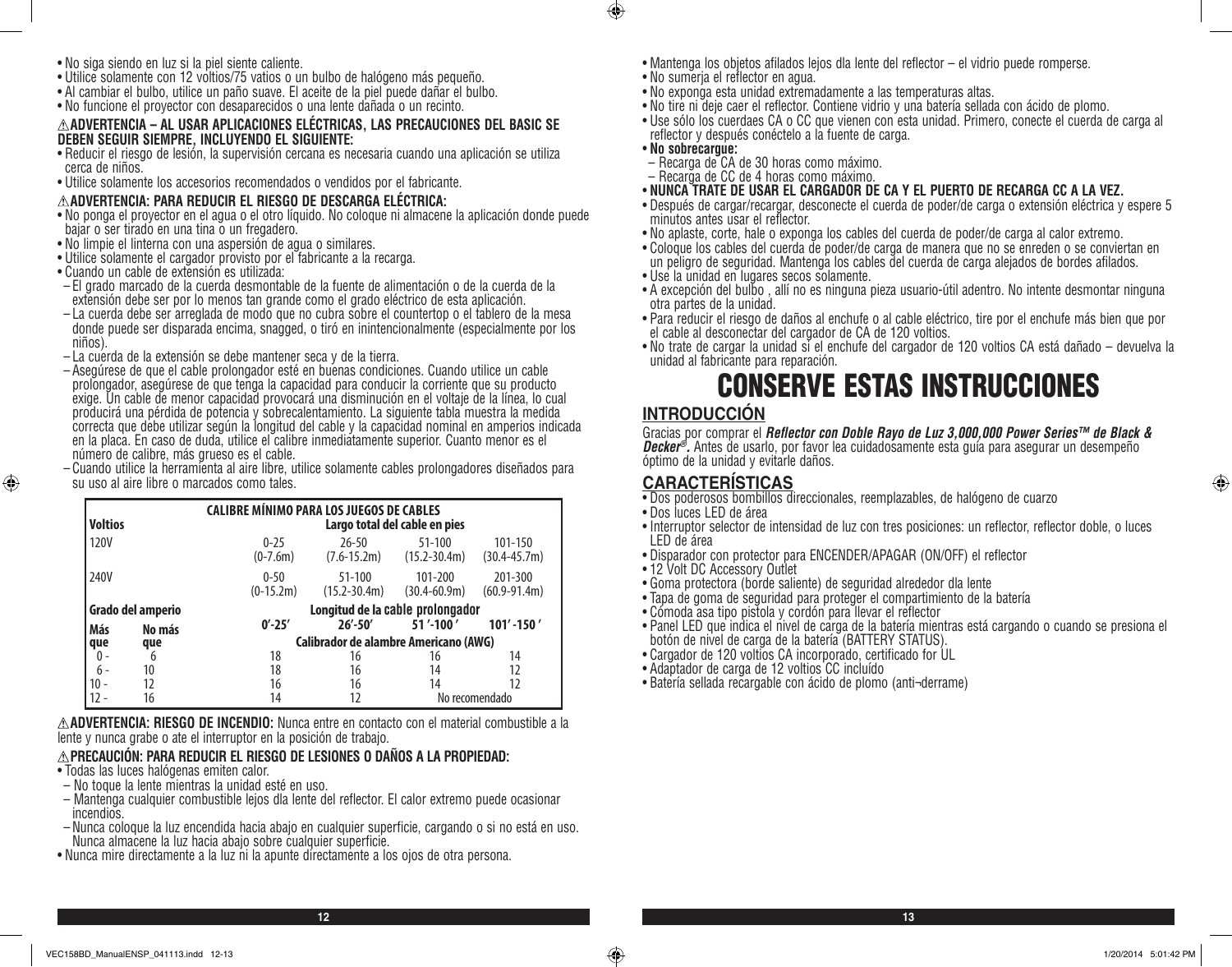

# **CARGA Y RECARGA DEL REFLECTOR**

⊕

Esta unidad se envía en un estado parcialmente cargado. Cargue esta unidad después de compra y ANTES del primer uso usando el cargador de la CA de 120 voltios por 20-30 horas o hasta que se encienda la luz LED verde del indicador de carga de la batería. NUNCA CARGUE LA UNIDAD POR<br>MÁS DE 30 HORAS. Carga después de cada uso.

**IMPORTANTE: Cuando la unidad no está en uso, se recomienda que la batería se recargue al menos cada 30 días. Si no se mantiene la batería cargada puede causar daños permanentes y resultar en un pobre rendimiento.**

**PRECAUCIÓN: PARA REDUCIR EL RIESGO DE DAÑOS A LA PROPIEDAD:** Nunca coloque la luz hacia abajo en cualquier superficie cuando se carga.

Para comprobar el nivel de carga de la batería, oprima el botón marcado ESTADO DE BATERÍA (BATTERY STATUS). Los indicadores LED muestran el nivel de carga. Tres luces LED rojas indican un nivel alto de carga; dos, indican un nivel medio y una luz roja indica que la unidad debe cargarse pronto.

### **Carga/recarga desde una fuente de 120 voltios CA y un cable de extensión doméstico estándar (no incluído)**

- Apague (OFF) las luces de área y el reflector (el Interruptor de intensidad de luz no está ajustado a "AREA" y el disparador no está hundido). Deconecte cualquier aparato de 12 voltios CC del puerto de accesorios.
- Tape a un norteamericano estándar cuerda de extensión de la CA de 120 voltios en el cargador de la CA de 120 voltios en la parte posterior de la unidad.
- Cargue hasta que el indicador LED verde del nivel de carga se ilumina o parpadea (aproximadamente de 20¬30 horas). NUNCA CARGUE LA UNIDAD PORMÁS DE 30 HORAS USANDO ESTE MÉTODO.
- Una vez que termine la recarga, desconecte el adaptador de la fuente de carga externa.
- Después de recargar por el medio CA, espere 5 minutos antes de usar el reflector

## **PRECAUCIÓN: PARA REDUCIR EL RIESGO DE DAÑOS A LA PROPIEDAD:**

No encienda ninguna luz ni haga funcionar ningun aparato desde el enchufe para accesorios de 12 voltios CC cuando esté usando el cargador de 120 voltios.

## **Carga/recarga usando la cuerda de energía / de carga de 12 voltios cc**

Cerciórese de que la fuente (puente auxiliar de arranque, batería portátil, enchufe para accesorios del vehículo, etc.) sea de 12 voltios CC. La fuentede CC debe tener la capacidad de suministrar al menos medio amperio a un nivelde 12 voltios CC por 8 horas. Esto significa que una batería portátil debe estar cargada con un mínimo de capacidad de 4 horas amperios.

El *VEC158BD* puede recargarse al mismo tiempo que está funcionando desde una fuente de alimentación de 12 voltios CC. Asegurése que la fuente de alimentación de 12 voltios CC sea capaz de suministrar un mínimo de 15 amperios de corriente si desea que el reflector funcione mientras se está recargando.

- Introdusca el tomacorriente de 12 voltios CC al enchufe para accesorios de suvehículo o a cualquier otra fuente de alimentación de 12 voltios CC.
- Conecte el extremo de la punta de doble pivote en el puerto de energía / de carga de 12 voltios CC.
- Cargue hasta que el indicador LED verde del nivel de carga se ilumina o parpadea cuando presione el botón del nivel de carga de la batería (aproximadamente de 3-4 horas). NUNCA CARGUE LA UNIDAD POR MÁS DE 4 HORAS USANDO ESTE MÉTODO.
- **Nota:** Cuando utilize el enchufe para accesorios de 12 voltios de un vehículo como fuente de carga, preste atención a que algunos vehículos requieren que se encienda la marcha para alimentar el enchufe de accesorios.

## **ADVERTENCIA: NUNCA TRATE DE USAR EL CARGADOR DE CA Y EL PUERTO DE RECARGA CC A LA VEZ.**

# **INSTRUCCIONES PARA EL FUNCIONAMIENTO**

**IMPORTANTE:** El reflector no funcionará mientras que carga usando el método de la CA de 120 voltios. El reflector se puede funcionar en modo corded con el cuerda de poder/de carga de la CC de 12 voltios tapado en la puerto de cc de 12 voltios.

## **Uso del reflector y las luces LED de área**

Para usar las luces, primero ajuste el Interruptor de intensidad de luz a la función deseada – UN RAYO (SINGLE), RAYO DOBLE (TWIN) o LUZ LED DE ÁREA (AREA).

## PARA USAR EL REFLECTOR

 $\bigcirc$ 

- 1.Deslice el interruptor y seleccione UN RAYO (SINGLE) o RAYO DOBLE (TWIN).
- 2. Tire del protector del disparador (consulte la sección de "controles y funciones").

3.Apriete el disparador.

4.Para apagar el reflector, suelte el disparador

PARA USAR LAS LUCES LED DE ÁREA

- 1.Deslice el interruptor para seleccionar "AREA."
- 2.Para apagarlas, deslice el interruptor a cualquier otra posición.

## **Uso del enchufe de accesorios de 12 voltios CC**

Abra la cubierta del enchufe de accesoiros de 12 voltios CC que se encuentra justo encima de la base, en la parte delantera de la unidad. Conecte el enchufe CC del aparato y prosiga a usarlo como de costumbre. NO EXCEDA UNA CARGA DE 5 AMPERIOS.

**Nota:** No use el enchufe de accesorios de 12 voltios CC mientras carga/recarga por medio del cargador de 120 voltios CA.

# **CUIDADO Y MANTENIMIENTO**

Todas las baterías pierden carga con el tiempo, especialmente cuando están tibias. Recargue la unidad cada 30 días si no la usa con frecuencia, preferiblemente por medio del método de 120 voltios CA.

No sumerja este reflector en agua. Si la unidad se ensucia, limpie las superficies exteriores con cuidado. Utilize una tela suave humedecida con una mezcla diluida de agua y detergente.

El bombillo halógeno de cuarzo es la única parte del reflector reemplazable por el usuario. Periódicamente inspeccione la condición de los cuerdaes de carga, conectores y cables.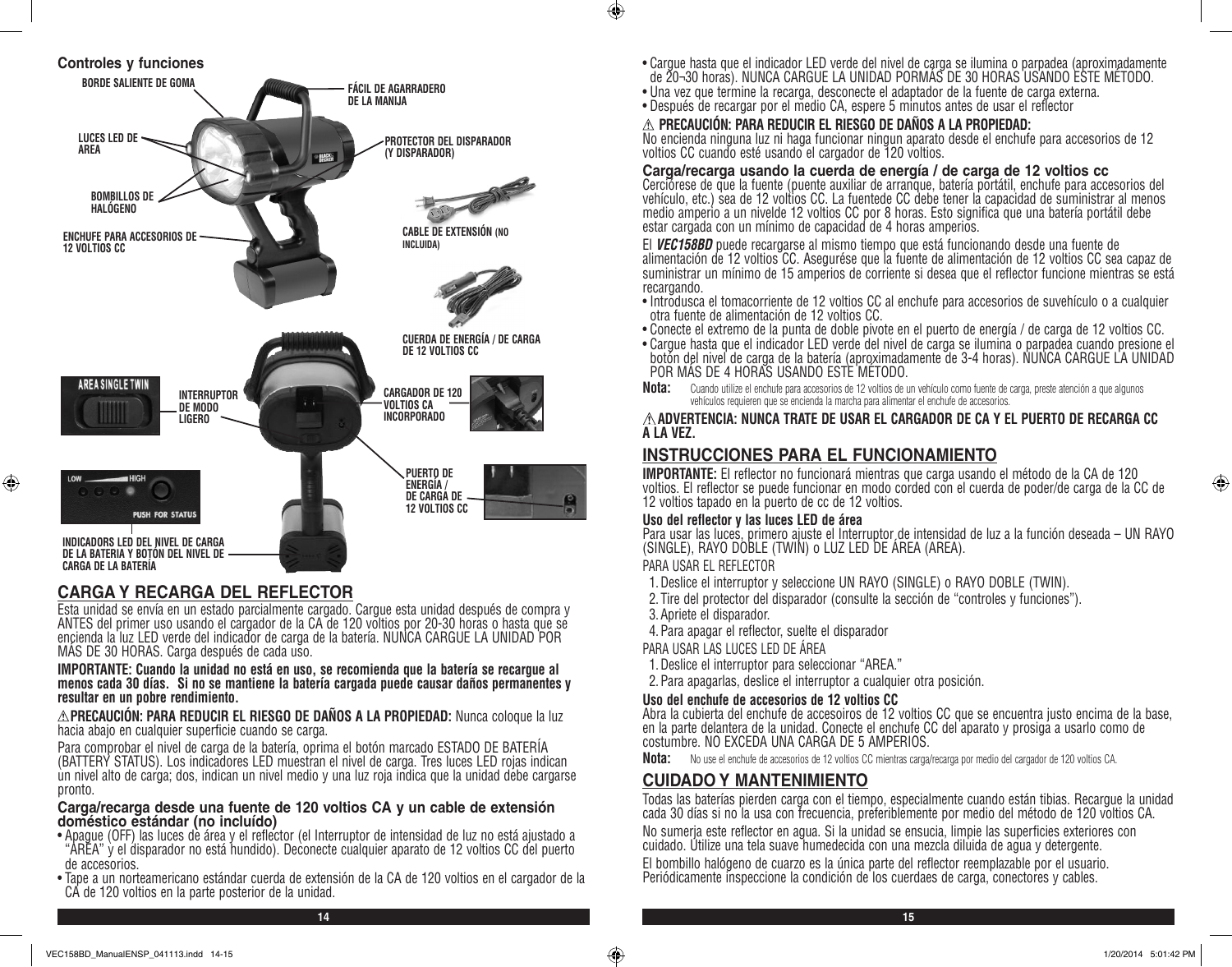Si algun componente se ha roto o desgastado, llame gratis al departamento de Apoyo Técnico al 1-877-571-2391 para reemplazarlo.

## **Reemplazo de bombillo del reflector**

**IMPORTANTE:** Antes de proceder con el reemplazo del bulbo, compruebe el filamento para determinar si el bulbo necesita ser substituido.

Para reemplazar uno o ambos bombillos de 12 voltios, 75 vatios de tipo H3, va a necesitar un destornillador tipo Phillips y un (o dos) bombillo(s) de reemplazo. Durante la instalación, evite tocar la parte de vidrio del bombillo. Las huellas dactilares y la mugre pueden acortar su duración si se instala sucio. El bombillo puede limpiarse con una tela humedecida en alcohol.



- 1. Desconecte la unidad de cualquiera de los dos adaptadores de carga.
- 2. Empuje la goma protectora de borde saliente hacia la parte delantera delreflector para acceder a los dos tornillos pequeños Phillips que están en el anillosujetador.
- 3. Usando el destornillador, remueva los dos tornillos (contrario al sentido de lasmanecillas del reloj). Colóquelos a un lado.
- 4. Quite el anillo sujetador, la lente de vidrio y el anillo de goma en forma de "O"y colóquelos a un lado.
- 5. Retire cuidadosamente el montaje de reflector y bombillo.
- 6. Desconecte el cable del bombillo del cable rojo de electricidad.
- 7. Separe las horquillas de los cables sujetadores de la pestaña del reflector.
- 8. Utilizando el destornillador, afloje el tornillo sujetador para remover el bombillodel reflector (no necesita sacar el tornillo por completo).
- 9. Saque el bombillo y desprenda el cable.

⊕

- 10. Coloque el bombillo de reemplazo en la pestaña del reflector.
- 11. Coloque de nuevo las horquillas de los cables sujetadores y asegúrelas.
- 12. Conecte el cable de electricidad del bombillo al cable rojo de electricidad.
- 13. Apriete el tornillo sujetador en la pestaña.
- 14. Coloque el reflector en su posición dentro de la unidad.
- 15. Coloque el anillo sujetador "O" en la ranura que está alrededor del perímetrodel reflector.
- 16. Coloque el vidrio y el anillo sujetador de manera que los huecos de los tornilloscoincidan.
- 17. Asegure el anillo sujetador con dos tornillos.

18. Coloque el borde saliente de goma.

 $\bigoplus$ 

19. Pase el interruptor para asegurarse que el reflector está funcionando adecuadamente.

## **ADVERTENCIA: Pare reducir el riesgo de descarga eléctricasólo reemplace con bombillos de 12 voltios y 75 vatios de tipo H3.**

### **Reemplazo del fusible del enchufe del cuerda de poder/de carga de 12 voltios CC**

El fusible que está en la toma CC protege el circuito de carga del cuerda de poder/de carga. Sí el recargador CA opera pero el cuerda de poder/de carga CC no, el fusible puede estar abierto. Para substituir el fusible:

- 1. Destornille la tapa trasera del enchufe de CC (en sentido contrario a las manecillas del reloj).
- 2. Retire el resorte central de contacto y el fusible.
- 3. Inspeccione el fusible con un control de continuidad.
- 4. En caso de estar quemado, busque un fusible de reemplazo de 8 amp/250 voltios.
- 5. Coloque el fusible, el resorte de contacto y el cobertor posterior.
- 6. Atornille la tapa trasera en sentido de las manecillas del reloj hasta que esté apretado. NO LO APRIETE DEMASIADO.
- 7. Asegúrese que el cuerda de poder/de carga CC esté funcionado de forma correctar.

# **Reemplazo/desecho de la batería**

REEMPLAZO DE LA BATERÍA

La batería debería durar la vida útil de la unidad. Contacto fabricante para cualquier información que pueda necesitar.

## ELIMINACIÓN DE LA BATERÍA

Contiene una batería de plomo-ácido sellada, anti-derrame que no requiere mantenimiento, la cual debe ser eliminada de manera correcta. Se requiere reciclado. El incumplimiento de las reglamentaciones locales, estatales y federales pueden provocar multas o penas de prisión. Contacte la autoridad local de recolección de basura para disponer de este producto.



⊕

## **ADVERTENCIAS:**

- No deseche la batería en el fuego ya que puede ocasionar una explosión.
- Antes de desechar la batería, proteja las terminales descubiertas con cinta eléctrica para trabajos pesados. De esta manera previene cortos circuitos (los cortos circuitos pueden ocasionar lesiones e incendios).
- No exponga la batería al fuego o al calor extremo ya que puede explotar.

# **DETECCIÓN DE PROBLEMAS**

| <b>Problema</b>                                                                        | Recomendación                                                                                                                                                                                                                                                                                                                                                                                                                                                                                                   |  |  |
|----------------------------------------------------------------------------------------|-----------------------------------------------------------------------------------------------------------------------------------------------------------------------------------------------------------------------------------------------------------------------------------------------------------------------------------------------------------------------------------------------------------------------------------------------------------------------------------------------------------------|--|--|
| Problemas de carga                                                                     |                                                                                                                                                                                                                                                                                                                                                                                                                                                                                                                 |  |  |
| Los indicadores LED<br>de estado de la batería<br>no se encienden durante<br>la carga. | 1. Verfique la conexión al cargador de 120 Voltios CA.<br>2. Verifique la conexión a la fuente de alimentación CA.<br>3. Confirme que hay corriente CA.<br>4. Los indicadores LED de estado de la batería no se iluminan cuando<br>se utiliza el método de DC de 12 voltios de carga.                                                                                                                                                                                                                           |  |  |
| Problemas de funcionamiento                                                            |                                                                                                                                                                                                                                                                                                                                                                                                                                                                                                                 |  |  |
| La luz de área está<br>funcionando pero el<br>reflector no.                            | El reflector no funciona mientras se está recargando por medio del<br>método de 120 voltios CA. Asegúrese que todas las extenciones<br>estén desconectadas del cargador de CA incorporado antes de usar el<br>reflector. (El reflector puede funcionar mientras se recarga por medio<br>del método de 12 voltios CC.)<br>Si sospecha que el bombillo está fundido, examine el filamento. Si el<br>filamento está intacto y enroscado, el bombillo no está fundido. Si el<br>bombillo está fundido, reemplácelo. |  |  |